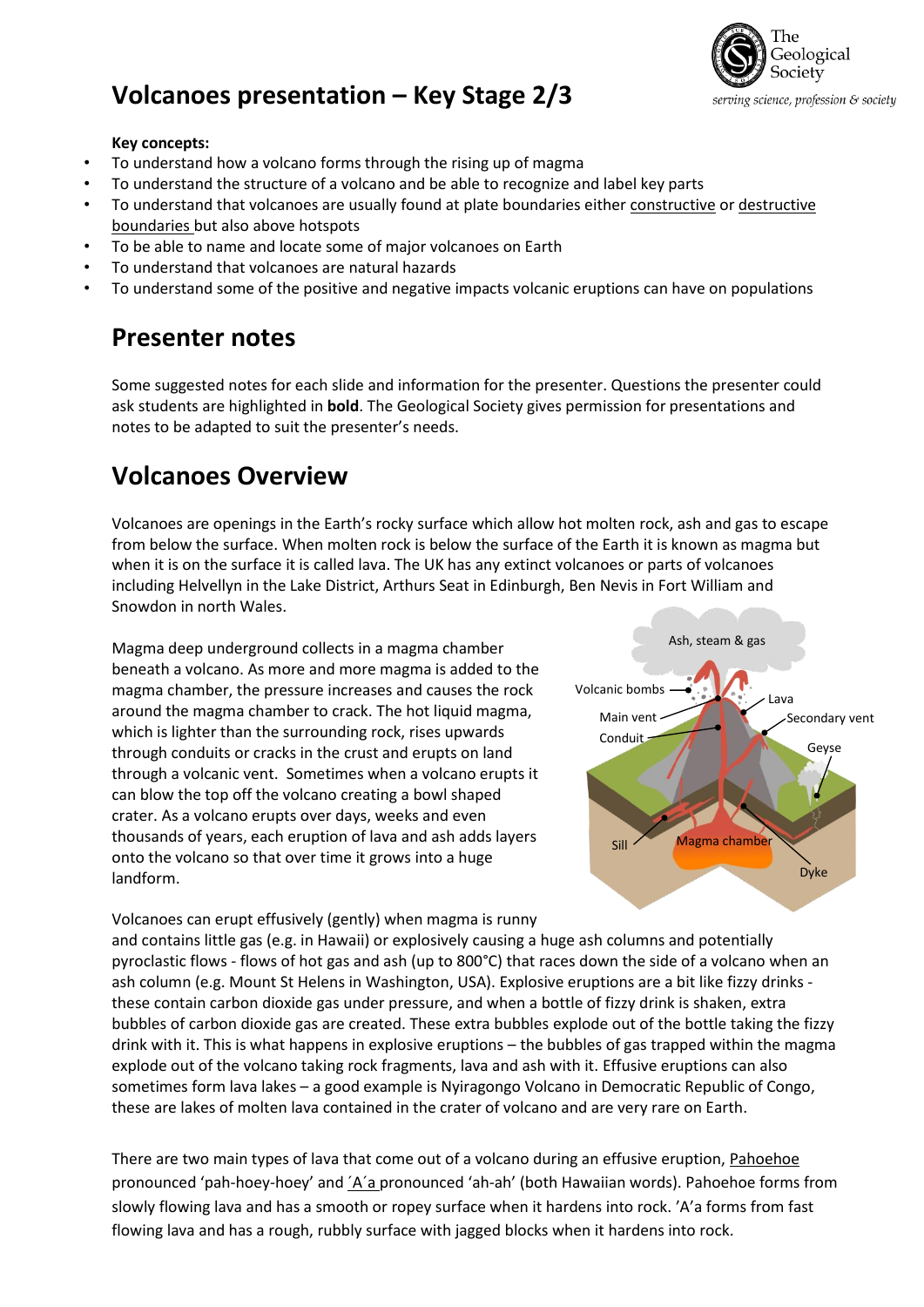

## **Where and why do we get volcanoes?**

The Earth's crust and outer mantle are together known as the lithosphere - this is the rigid outer layer of the Earth. The lithosphere is split up into tectonic plates which can be oceanic – made from ocean crust (basalt), continental - made from continental crust (granite) or a mixture of the two. Oceanic crust is denser and forms the ocean basins, continental crust is less dense and forms the elevated landmasses. Tectonic plates move around above the mantle below which can flow but is still solid rock. Tectonic plates meet at plate boundaries which can be constructive (moving away from each other), destructive (moving towards each other, with one plate being forced under or subducted beneath the other) or conservative (sliding past each other – causes lots of earthquakes). Volcanoes form at both constructive and destructive plate boundaries. Most volcanoes on Earth occur around the edge of the Pacific plate a region known as the 'Pacific Ring of Fire'.

Constructive plate boundary: when plates pull apart the mantle below melts (as it is under less pressure) and forms pockets of hot liquid magma. This magma, which is lighter than the surrounding rock, rises up to fill in the gap and erupts on the sea floor as underwater volcanoes. The Mid Atlantic Ridge is an example of a constructive plate boundary on Earth.

Destructive plate boundary: when two plates (either one continental and one oceanic, or two oceanic plates) are moving towards each other a subduction zone forms. This is a place where the cold, old, oceanic plate is pulled down into the Earth's mantle where it melts to form magma. This magma then rises and erupts explosively on land as lava and forms volcanoes. The Andes mountain chain in South America is formed from a chain of volcanoes above a subduction zone. As well as having lots of volcanic activity, earthquakes are also very common at subduction zones, generated by the two plates grinding against each other.

Volcanoes can also form above hotspots – these are areas of superheated rock in the mantle which cause magma to rise and erupt as lava on the ocean floor. Hotspots can be far away from any plate boundary – for example the Hawaiian Islands in the middle of the Pacific plate are formed due to a mantle hotspot.

**Constructive** Destructive

Hotspot

There are two main types of volcano – shield volcanoes and composite or stratovolcanoes. Shield volcanoes form from gentle (effusive) eruptions of runny lava. Because it's so runny, this lava can travel a long way before it solidifies into rock and creates wide, sloping volcanoes in the shape of a shield. Mauna Loa in Hawaii is a good example of a shield volcano, Olympus Mons on Mars is also a shield volcano. Composite volcanoes are formed from layers of alternating lava and ash, usually at destructive plate boundaries. The lava that erupts to form composite volcanoes is much thicker and flows more slowly than basalt lava. This means that it cannot spread out very far before it solidifies so forms cone-shaped volcanoes with steep sides. Because of the thicker, stickier lava, composite volcanoes tend to erupt explosively.

## **Volcanoes as natural hazards**

 Lava flows - can burn down and cover any buildings/roads that happen to be in their path (e.g. in the Kilauea eruption in Hawaii 2018). If a volcano has an ice cap the heat from erupted lava can melt the snow and ice causing floods – a particular problem in Iceland.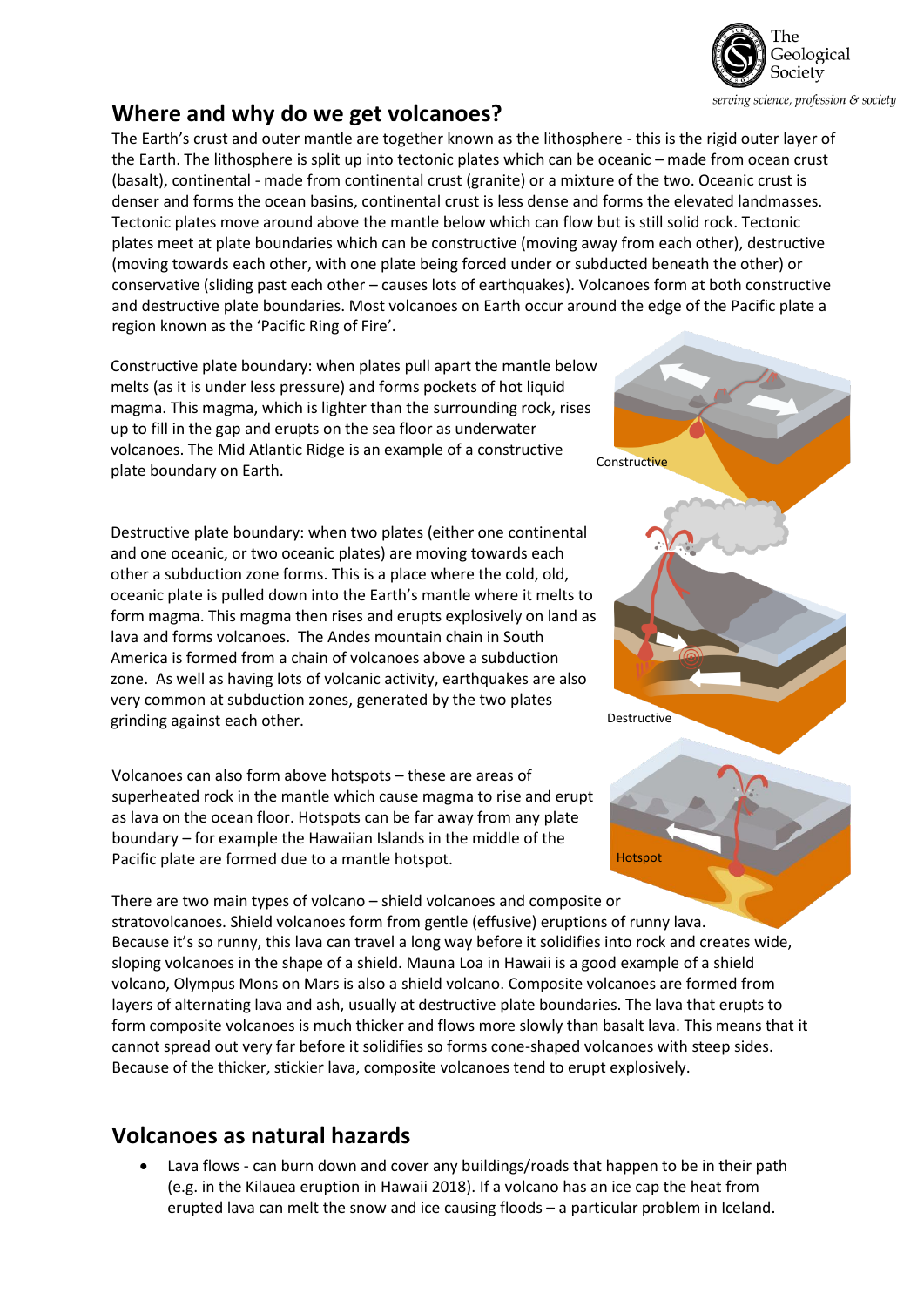Society Volcanic ash - made from tiny fragments of rock and glass which can get inside aeroplane engines and clog them up causing the engines to fail; it can also poison water supplies and<br>engines and engines and

The

Geological

farmland and cause breathing problems in humans and other animals. Large ash clouds can block out the sun, when Mount Pinatubo erupted in 1991 ash in the atmosphere lowered the Earth's temperature by 0.5°C for a whole year!

- Pyroclastic flows mixtures of hot ash, gas and rock fragments which race down the sides of a volcano at speeds of up to 1000kmph and temperatures more than 800°C instantly boiling and crushing anything in their path including people, animals and plants.
- Volcanic gas most of the gas in magma is water vapour which is generally harmless however other gases such as carbon dioxide, fluorine, chlorine and hydrogen sulfide, can be extremely harmful to humans and other animals.
- Lahars are a type of mud flow caused when volcanic ash and other volcanic debris mixes with water. Lahars flow like water, have a similar texture to wet concrete, and can be 60- 70°C . They may not be as hot as pyroclastic flows however they are extremely destructive and can bulldoze and bury anything in their path.
- Volcanic eruptions can also cause rock falls, landslides, earthquakes and tsunamis so they can be extremely dangerous natural hazards.

Hundreds of millions of people choose to live very near and even on the slopes of active volcanoes. Some major cities (e.g. Mexico City population 9 million) have even been built close to active volcanoes (Popocatepetl). People choose to live near volcanoes because for them the positives outweigh the negatives. Volcanic ash and lava are rich in minerals so over time (hundreds of years) they break down to provide valuable nutrients for the soil. The regions around Mount Vesuvius in Italy are particularly well-known for growing grapes, tomatoes and other vegetables in the rich volcanic soils. Volcanoes create beautiful landscapes so are important tourist attractions for many countries. Volcanic areas can be sources of geothermal energy - heat energy from the Earth - which is used to drive turbines and produce electricity, or to heat water supplies. In Iceland 85% buildings are heated by geothermal energy and 25% of the nation's electricity is generated from geothermal energy. Important minerals such as zinc, lead, tin, copper, silver and gold can be found in volcanic rocks. Hot gasses escaping through vents of active volcanoes also bring minerals to the surface, particularly the mineral sulfur.

Geologists can monitor volcanoes to see whether they might be close to erupting by looking at the volcanic gases that come out. Because gas is less dense than magma, it rises quickly and can be detected at the surface of the Earth through vents called fumaroles. An increase in the amount of gas given off, the appearance of new gas vents, or a change in the chemical makeup of the gas can be some of the first aboveground signs of increased volcanic activity.

Magma, gas, and other fluids moving underground before a volcanic eruption can cause swelling, sinking, or cracking in the ground surface. Tiltmeters are used to continuously measure the tilt of the ground surface – if magma is collecting beneath a volcano it will usually cause the surface above to inflate and tiltmeters can measure these changes. Another way land surface changes are monitored is to use satellite data. To do this, multiple receivers are placed around a volcano, satellites travelling around the Earth can then detect whether any of these receivers have moved over time which might indicate that the volcano is bulging with magma and ready to erupt. As magma and volcanic gases rise to the surface from depth they can also cause earthquakes. Seismometers detect the amount of shaking form an earthquake to work out its location, how strong it is (magnitude) and how frequent earthquakes are occurring to determine whether or not an eruption may occur.